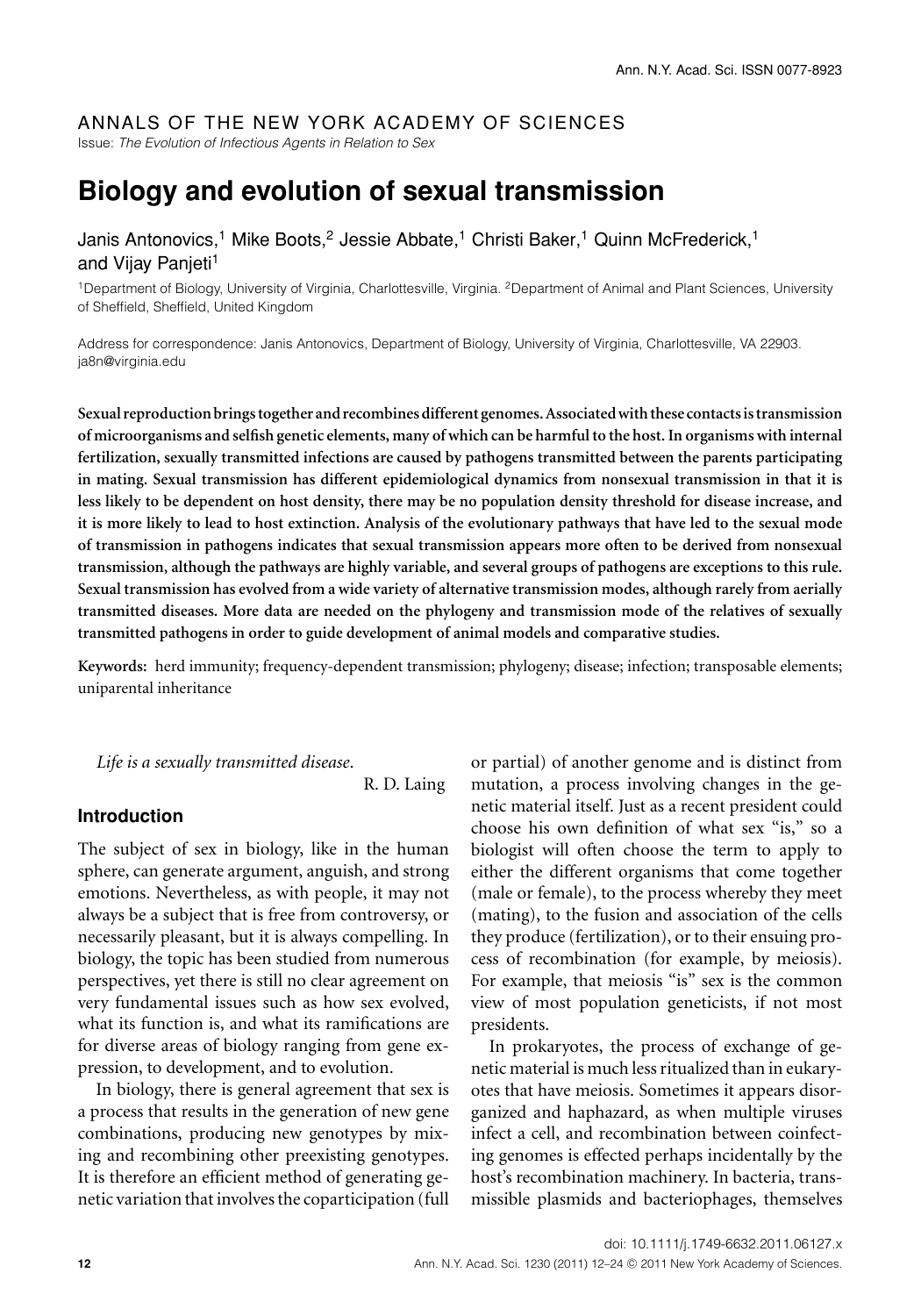infectious agents, can incorporate and cotransmit bacterial DNA, and these transmitted fragments can recombine with the genomic DNA of the host. At other times, such as in *Pneumococcus*, there are regular pathways for DNA uptake. While it remains controversial whether their primary function is nutritional or sexual, $<sup>1</sup>$  in either case the outcome is a</sup> high rate of recombination between environmentally acquired and bacterial DNA.

In eukaryotes, the process is ritualized, involving a cycle of fusion of haploid cells, a diploid phase of varying duration, and meiosis. The evolutionary pathway whereby this quite universal cycle evolved is unknown; it is almost as if the earth simply shook and meiosis was there. There are no intermediate forms of meioses, and the genes for the meiotic mechanism appear to be present in nearly all eukaryotes.<sup>2</sup> It is a common assumption that meiosis "evolved from" mitosis, but given the universal nature and presumed importance of genetic exchange, the reverse could well be argued; meiosis is unique, but DNA replication is universal. Unfortunately, we have neither phylogenetic nor fossil evidence to settle the issue. It is certainly possible, given the importance of generating genetic variation, to envisage a situation where meiosis evolved before mitosis; however, this is entirely speculative.

Two major hypotheses have been put forward for the evolution of sex and its corollary of genetic recombination. The "repair hypothesis" was first proposed by H.J. Muller, the population geneticist who demonstrated the efficacy of X-rays in producing mutations in *Drosophila*. This hypothesis posits that recombination is there as a repair mechanism to weed out deleterious mutations.<sup>3</sup> This is most easily envisaged if we postulate two haploid organisms that have independently accumulated deleterious mutations. These mutations, if occurring by chance, and at different loci, would be easily purged or "cut out" by recombination, and a defective copy could be replaced by a nondefective viable copy. The process of gradual accumulation of mildly deleterious mutations has been shown to be theoretically likely or even inevitable, especially in small populations, and has been termed *Muller's Ratchet*, and the ensuing result has been given the somewhat panicky name of *mutational meltdown*. Its operation in the world of real organisms has been elegantly described in a book by Graham Bell4 titled *Sex and Death in Protozoa*. He reanalyzed and reviewed many experiments showing that colonies of microorganisms, if transferred to fresh culture for many years, inevitably lose their vigor, and that this vigor can be "regained" if these colonies are allowed to reproduce sexually. These experimental results both puzzled and intrigued the scientists who first did them, but with no ready explanation at hand, the controversy and interest in them died. In his reanalysis, Bell<sup>4</sup> shows that the data are consistent with the operation of Muller's Ratchet: populations accumulated deleterious mutations, and recombination among different strains resulted in the production of more vigorous offspring.

The second, and perhaps more "optimistic" view, is that sex is there to generate genetic variation and essentially to speed the rate of evolution. This hypothesis requires extreme caution and can become a conceptual quicksand. On the face of it, it seems to argue for an ability of organisms to foresee the future and therefore to foresee a need for evolution, something that they (other than humans) clearly cannot do. There are two ways out of this dilemma, without endangering one's conceptual health. One is to suggest that groups or lineages without sexual reproduction persist for a shorter time than those with sexual reproduction; another is to say that organisms with variable progeny have a higher fitness than organisms that asexually produce progeny identical to themselves. These are not mutually exclusive ideas, and their explicit instantiation and testing by field and comparative studies have now busied evolutionary biologists for more than 30 years. $5,6$ 

The issue of the advantage of sex becomes excruciating in organisms that are anisogamous (with large "female" and small "male" gametes) or which have differentiated sexes. In such organisms there is what is commonly termed a "two-fold" cost to sex: if females evolve asexuality and produce only female offspring, they would have twice the numerical advantage in terms of offspring number as females that have to produce both males and females. Males do not themselves reproduce, and in the absence of male parental care (a rare phenomenon, of which humans are one of the few examples), all that males do is to provide genetic variance for the offspring. It follows (perhaps oversimplifying somewhat) that for sex to be retained in the face of possible mutations to asexuality, it has to have a twofold advantage over sexuality. This is not the case in isogamous organisms, where gametes contribute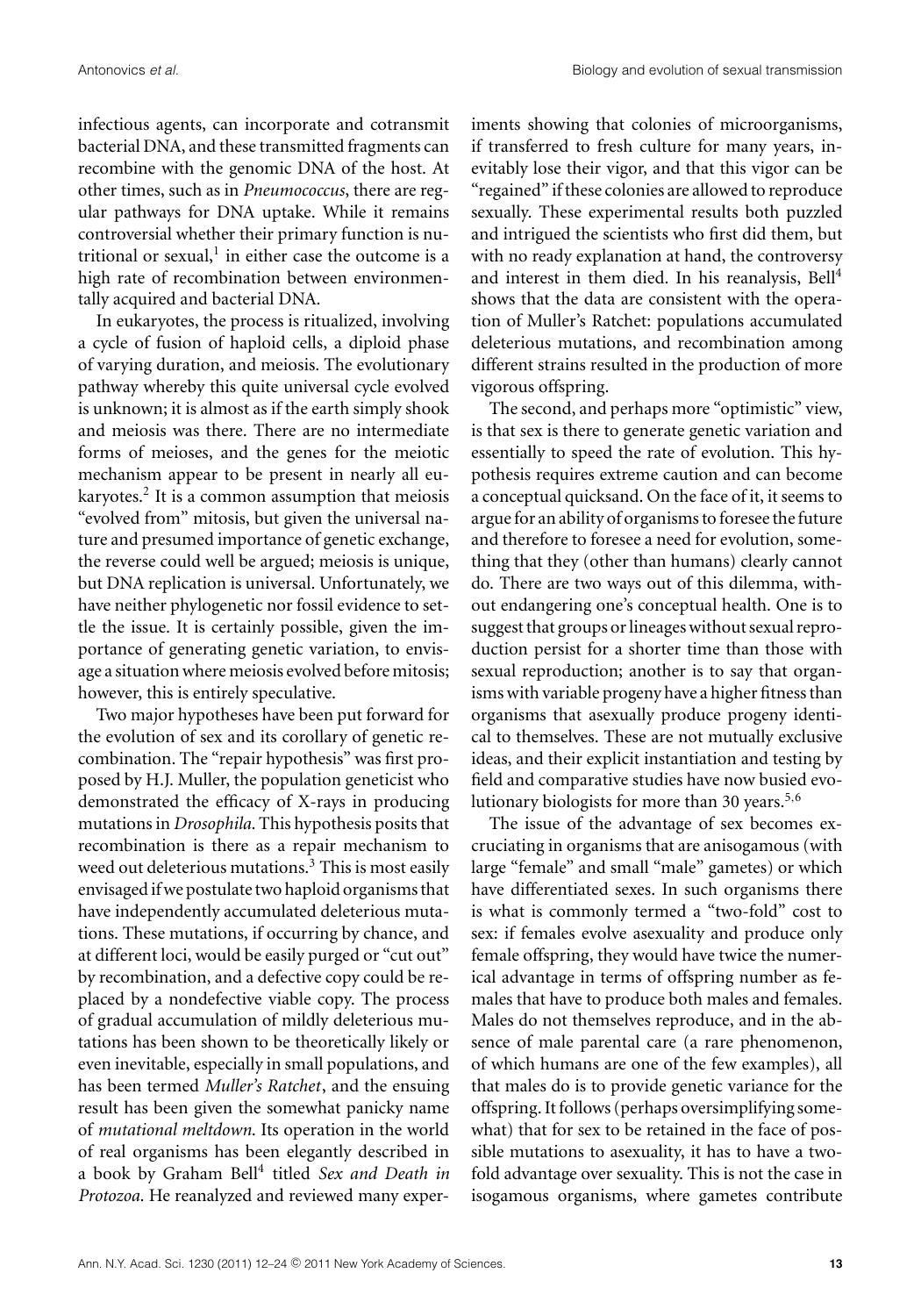equal resources to the zygote. Explaining how sex is maintained in anisogamous organisms in the face of the immediate and large disadvantage remains one of the major challenging issues in evolutionary theory. A commonly posited idea is that sex is advantageous in the "arms race" against pathogens that are themselves evolving rapidly.<sup>7</sup> This has been termed the *Red Queen hypothesis* for the advantage of sex, after Lewis Carroll's book, "*Through the Looking-Glass, and What Alice Found There*," in which the Red Queen says, "It takes all the running you can do, to keep in the same place," although the term was first used in biology in the more general context of coevolution.<sup>8</sup>

While sex may have an advantage in providing genetic variation to combat coevolving pathogens, sex also has a major disadvantage in that it also provides a route for the sexual transmission of pathogens. Sex, in all organisms, involves touching, whether this be between genomes, individual cells, or bodies of organisms. Such contact transmits DNA, organelles, and organisms associated with the partners that touch.

We can recognize two types of sexual transmission. One type is "vertical" sexual transmission. In this case, one parent is healthy and the other parent is infected, and the result is that the offspring are infected. Vertically transmitted infectious agents include transposable elements (which can replicate from an "infected" genome onto an uninfected genome), cytoplasmic organelles, and endosymbionts. Vertical sexual transmission can involve a male parent that is infected; in vertical nonsexual transmission, it is usually only females that are involved, and although contacts with males or unrelated individuals may be involved in acquiring the infection originally, the pathways are directly from mother to child and do not involve mating. It is now generally agreed that although transposable elements have sometimes taken on novel and useful functions, for example retrotransposons during the evolution of the immune system and placentation, themajority of active transposable elements are harmful in the short term, and should be considered as genomic parasites. They are rightly sexually transmitted diseases because without sexual contacts new transposable elements cannot spread among individuals in a population (despite spreading within a genome). It was shown theoretically a long time ago<sup>9</sup> that such elements can invade a population even if they cause 50% mortality or sterility of the individuals carrying them. They can therefore, at least potentially, be very serious diseases. Correspondingly, hosts have evolved a large variety of mechanisms for recognizing such genomic and cytoplasmic elements, and inactivating their transcription or limiting their transposition and replication.

The identification and assessment of vertically transmitted sexual infections are not part of the normal everyday business of a clinic involved with sexual health! But biologically transposable elements nevertheless constitute an important component of sexual transmission, with large implications for understanding the evolution of inheritance. An alternative, conceptually useful view of transposable elements is to consider them as having horizontal transmission at the genomic level but bi-parental vertical transmission at the organismal level. Uniparental vertical inheritance at the organismal level (characteristic of chloroplasts and mitochondria) has been argued to be an adaptation to limit or curtail the spread of selfish organelles, $10,11$  and by curtailing organelles to one genome achieves the same ends as the "fair" segregation of alleles that occurs at meiosis.

The other more familiar type of sexual transmission is "horizontal," and occurs when a healthy and infected individual meet during mating or sexual contact and the healthy individual potentially becomes infected. When we speak of sexually transmitted diseases in humans, we normally think of this type of sexual transmission; it is with this type of transmission that the rest of the article will be concerned.

*Diseases are like the stars. The longer you look the more you see*.

Anonymous

# **Who gets sexually transmitted diseases?**

Horizontally sexually transmitted diseases are expected to be confined to particular kinds of organisms.

Firstly, and most obviously, there has to be copulation or some form of mating involving direct contact of the parents, and also probably internal fertilization (although amphibians have contact via amplexus, yet external fertilization). Plants present an unusual case in this regard, as sexual contact is mediated via pollinators carrying pollen from flower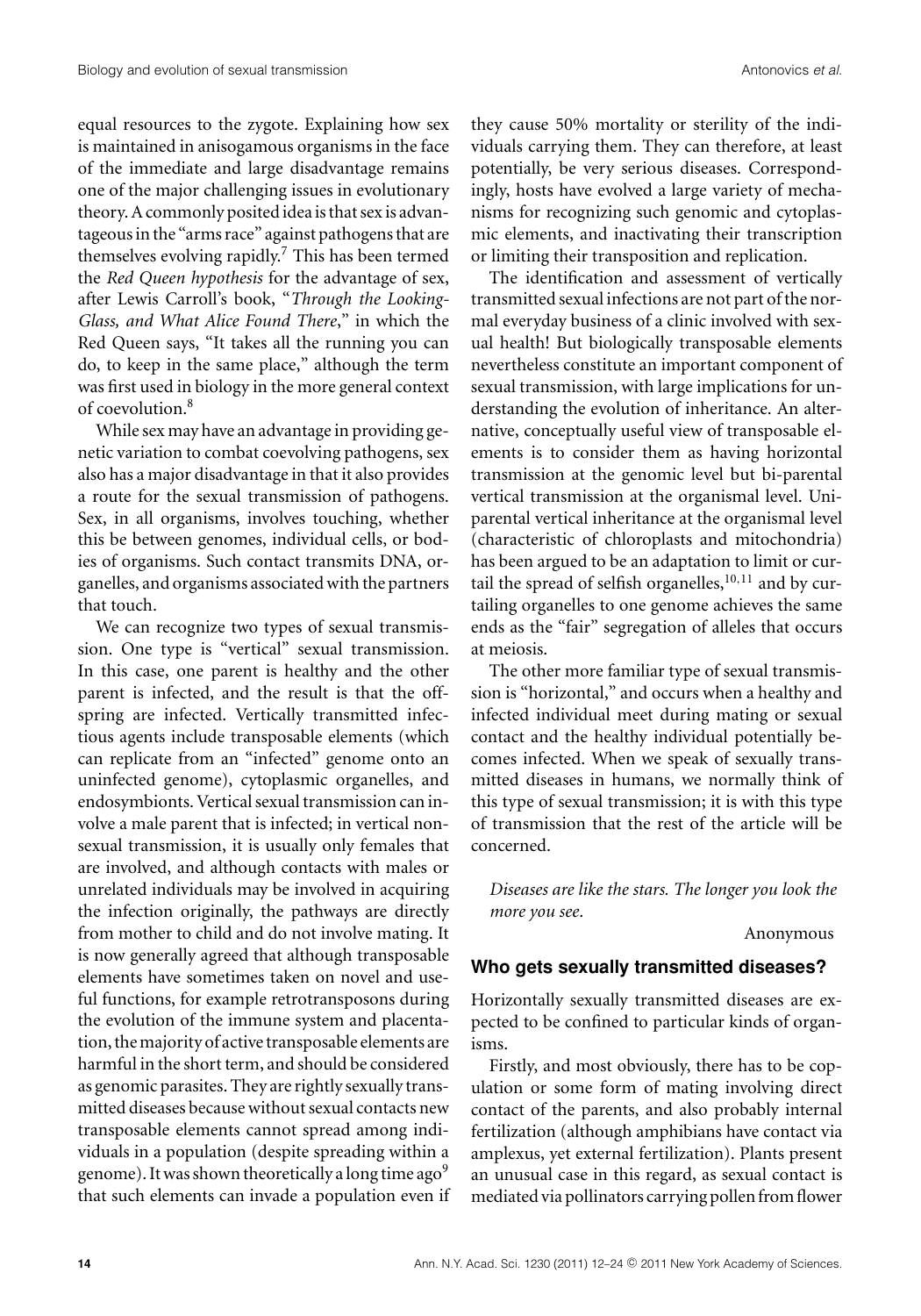to flower. In this case there can be horizontal sexual transmission via pollinators, and plant sexually transmitted diseases have many features in common with such diseases in animals.<sup>15</sup> Horizontal sexual transmission is also possible without direct contact, as in the case of, for example, viruses that adhere to sperm during external fertilization in fish or viruses that adhere to pollen.<sup>12,13</sup>

Secondly, unless there is an alternative mode of transmission (e.g., via the environment), a sexually transmitted disease requires that the infected organism live across several mating seasons. Thus, a sexually transmitted disease cannot persist in organisms such as many insects that mate only once in a season and then die; this is true even if they have repeated reproduction with many partners within a season. In plants, sexually transmitted diseases are almost entirely confined to perennial species.<sup>14</sup>

Thirdly, species with lifetime monogamy cannot spread disease. However, most species in nature are promiscuous. A substantial number have "seasonal" monogamy, with only one partner during one breeding season but changing partners across seasons. Even fewer have lifetime monogamy, and even this generally does not persist following the death of one partner.

Providing these constraints of internal fertilization and substantial longevity are met, sexually transmitted diseases are ubiquitous. In an earlier review,<sup>15</sup> we identified over 200 diseases in the animal kingdom that were likely to be sexually transmitted. The list was clearly incomplete, and as with all diseases, the number recorded are a function of how well the host has been studied. The correlation between study effort and number of diseases discovered is quite general across plants<sup>16</sup>and animals,<sup>17</sup> including primates.<sup>18</sup> It is no coincidence, for example, that sexually transmitted nematodes of snails were found in France where snails are important gastronomically; $19$  or that sexually transmitted fungi have been found on earwigs infesting cabbages in Florida<sup>20</sup> where cabbages are an important crop and earwigs quite off-putting to the shopper; or that sexually transmitted nematodes were discovered in dung beetles in Australia, where such beetles have been introduced and extensively studied in relation to their role in accelerating the decomposition of droppings from cattle and sheep.<sup>15</sup>,<sup>21</sup> In humans, in the conference brochure, A. Nahmias listed 12 agents that were predominantly sexually transmitted, and another 23 agents in which at least a substantial amount of sexual transmissionwas involved. Humans seem not untypical of other primates. Thus the World Health Organization<sup>22</sup> lists 11 sexually transmitted diseases out of a total of 96 diseases (ca. 11.5%), while in the primate disease database<sup>23</sup> there are 109 sexually transmitted diseases out of a total of 1,093 (ca. 10.0%).

# **What are the characteristics of sexually transmitted diseases?**

Sexually transmitted diseases have several characteristics that distinguish them from other diseases.<sup>15</sup>

- 1. They are, almost by definition, diseases of adults. Indeed, an increase in disease incidence following sexual maturity is *prima facie* evidence for sexual transmission.
- 2. They tend to cause sterility than mortality of the host. There are several, not necessarily mutually exclusive, explanations for the lower mortality and greater sterility caused by sexually transmitted infections. First, the disease associated with sexually transmitted infection is often expressed in the sexual organs, by virtue of these being involved in the contact. Second, sterility may be of adaptive value for transmission of the disease because a failure to conceive, or abortion following conception (as in the case of *Brucella*) may lead to increases in the frequency of mating. Third, it can be shown theoretically that sexually transmitted pathogens and their hosts are more likely to coexist if the disease causes sterility rather than mortality.<sup>15</sup>,<sup>24</sup>
- 3. They tend on average to cause less mortality than nonsexually transmitted infections. There are many examples of nonsexually transmitted diseases in humans that are more severe, than their phylogenetically-related sexually transmitted counterparts. For example, meningococcus causes many more severe and fatal diseases than gonococcus, and HSV-1 is also much more severe and fatal than genital HSV-2 when it is transmitted nonsexually, causing both encephalitis and ocular disease. A reason may be that there is a premium on not only keeping the host alive given fewer opportunities for transmission, or as discussed below, their transmission is also dependent on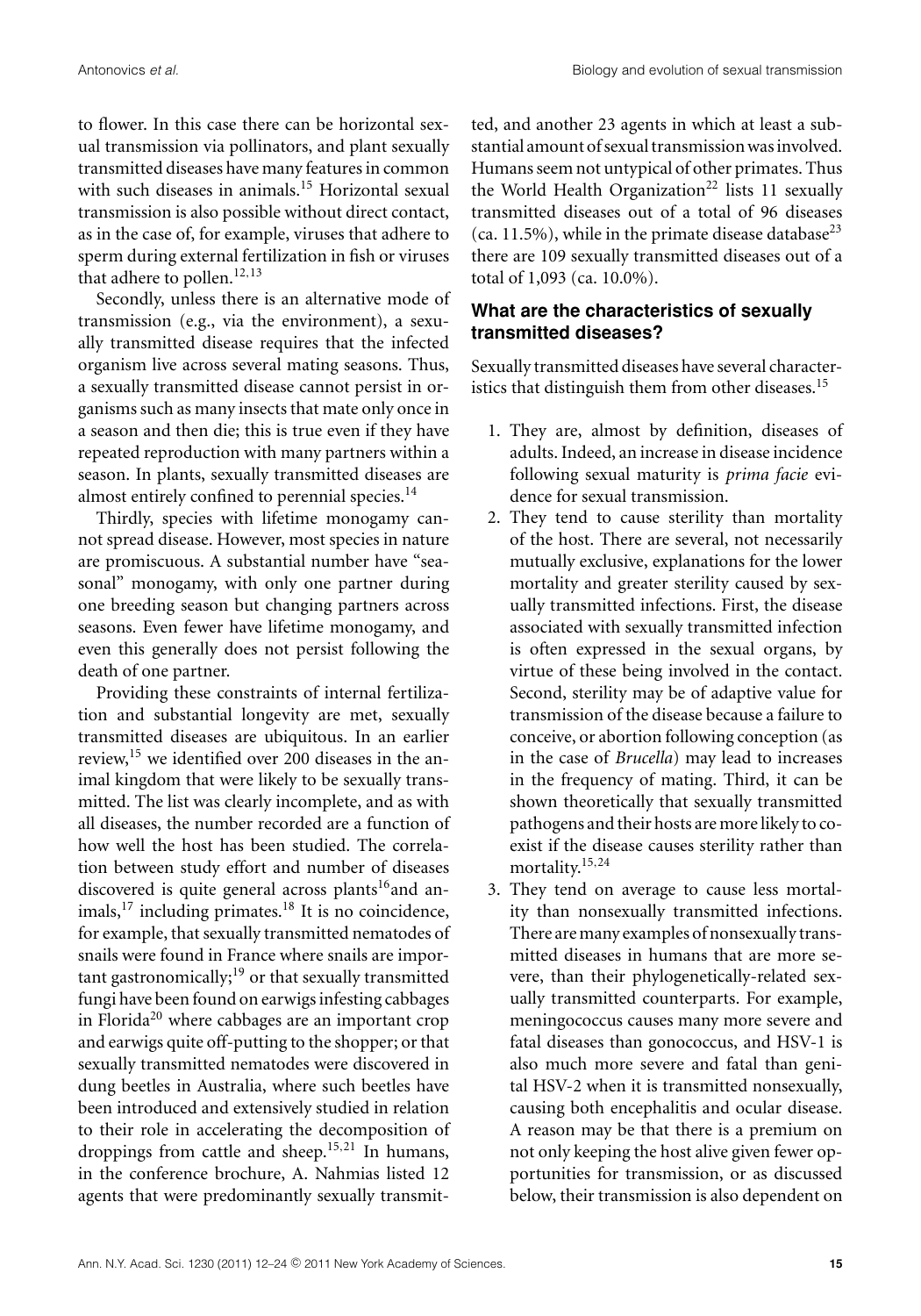a healthy sexually active host (in contrast to,for example, vector transmitted diseases, where host incapacitation may favor transmission).

- 4. They tend to be cryptic, with few overt symptoms. Although difficult to establish for any particular case, this general pattern may have an adaptive evolutionary basis. The assessment of the health of mating partners appears to be a major driving force in the evolution of behaviors associated with mate choice. Thus, birds will often perform cloacal inspection of their partners before mating; $^{25}$  in mammals, genital inspection is important in assessing sexual receptivity, but it may also serve to identify infection; and elaborate sexual displays often signal increased host health as has been shown in studies on deer and on barn swallows. Asymptomatic disease expression favors both the host and the pathogen; it is adaptive for the pathogen to remain cryptic and undetected, and adaptive for the partner being "chosen" not to reveal its disease status.
- 5. They tend to be persistent in the host. In most organisms, mating occurs on a seasonal basis (humans are an interesting exception), and therefore the pathogen needs to persist within the host to the following season if it has no alternative transmission mode. It is therefore also not surprising that many sexually transmitted pathogens cause persistent infections and as such also have numerous mechanisms for evading the immune system.
- 6. As explained below, their transmission dynamics and epidemiology is likely to be fundamentally different from diseases that have other modes of transmission.

# **The epidemiology of sexually transmitted infections**

Sexually and nonsexually transmitted diseases are likely to differ in terms of how the contact patterns might vary with density. Sexual contacts are likely to be relatively independent of overall population density. At high densities, the number of sexual contacts will be limited by mating opportunity or the length of the breeding season, which is often quite short; by analogy, in humans, a denser dance hall or better attended party does not usually increase the number of sexual partners that an individual has on a particular evening. Conversely, sexual contacts are also unlikely to decrease greatly as population densities decline; the sexual imperative means that organisms are extremely efficient at mate finding even at low densities, and the adaptations for this are legion, for example the elaborate antennae in male moths to detect female pheromones over several kilometers. Again, there are strong analogies with humans, where studies on human population genetic structure showed that marriage distances are much greater in rural areas than in cities; $^{26}$  the implication is that partner contact rates are maintained even at low population densities (although such assessments are often based on church marriage records and do not include extramarital contact!). This is in strong contrast to nonsexually transmitted diseases, where high density is frequently associated with higher disease transmission. In humans, this pattern was shown as early as the mid-1800s, $^{27}$  and there are other numerous examples in other organisms of increases in disease transmission or disease incidence with increasing density; direct demonstration of this effect via experimental manipulation of densities is frequent.<sup>28,29</sup>

When disease is spread through direct contact, aerially, or via soil or water contamination any increase in the density of hosts is expected to increase the overall level of transmission since susceptible hosts will make more contacts with infected hosts. $30,31$  When disease is sexually transmitted or vector transmitted, transmission is generally thought to be more likely to be frequency dependent. $32-34$  Under this assumption, a host's number of contacts is expected to stay relatively constant despite any changes in population density, as individuals will have a fixed number of sexual contacts and vectors will search for a fixed number of hosts. An important implication of this is that when transmission is frequency dependent, it is possible for the parasite to drive the host population to extinction because the transmission rate does not drop towards zero as the population density decreases, as is the case when transmission is density dependent.<sup>32</sup> In addition there is no critical community size, and hence no herd immunity, for the persistence of diseases with frequency-dependent transmission.<sup>32</sup>

# **Evolution in diseases with frequency-dependent transmission**

Classical theory on the evolution of pathogen virulence assumes that the number of secondary cases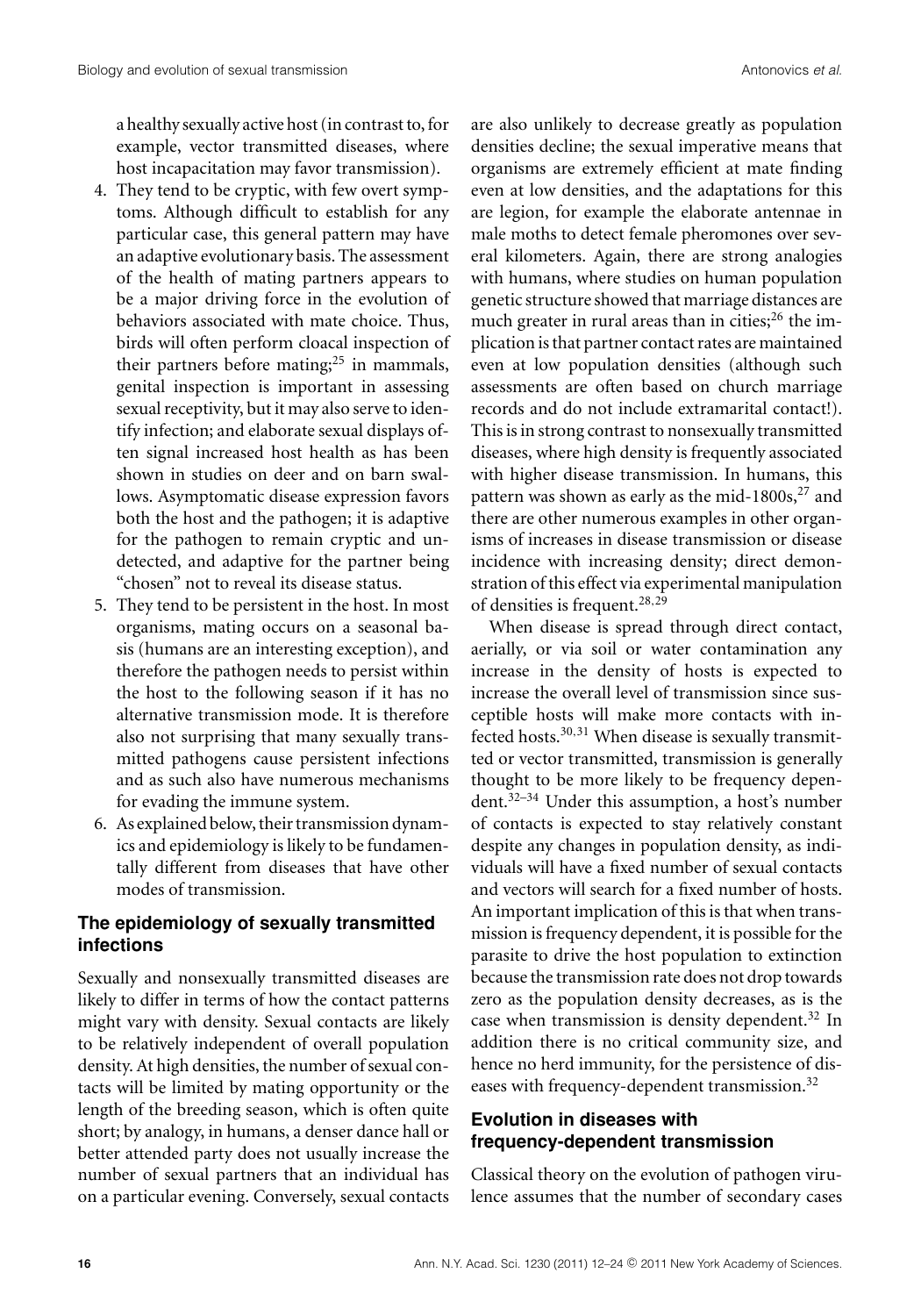due to a single infected individual (the epidemiologically defined  $R_0$ ) is maximized.<sup>35</sup> When there is no constraint between transmission and virulence, we therefore predict the evolution of maximal transmission and minimal virulence. Boots and Sasaki<sup>36</sup> showed that if a disease with frequency-dependent transmission can increase transmissibility without increasing the host mortality (or even if this dependence is weak), it will often evolve to wipe out its host and, therefore, itself. In contrast, when the transmission of the parasite is density dependent, the evolution of maximal transmission will tend to cause instability in the host population dynamics, and such population instability will often lead to the stochastic fade out of the pathogen, resulting in a disease-free host population. Virulence is often thought to be a by-product of transmission as an increased production of infective stages may damage host tissues<sup>37,38</sup> and therefore, in reality, increased transmission may not be bought without a substantial cost in terms of virulence.<sup>39</sup> Boots and Sasaki<sup>36</sup> showed that a finite virulence and transmission only evolves where higher transmission becomes increasingly costly in terms of increased virulence (a "saturating" relationship). Without this relationship, we will again tend to get the evolution to parasite driven host extinction. It may therefore be a prediction that the persisting sexually transmitted diseases seen in nature will tend to show this form of constraint, but this has never been empirically tested. Even when we do have this saturating relationship, there is still the possibility of the evolution to extinction as the finite evolutionarily stable transmission rate may lie within the extinction region. Therefore, independent of the form of the relationship between transmission and virulence, there is always the possibility of evolution to extinction when transmission is frequency dependent. The implication of this is that if sexually transmitted diseases do have frequencydependent transmission, there is the possibility that they may evolve to cause host extinctions. This is a frightening thought; for example, imagine the population consequences of a disease such as AIDS in the absence of any available therapy or consciousness about its transmission mode.

## **Experimental tests of the theory**

Given the important implications of frequency dependent rather than density-dependent transmission, there have been remarkably few experimental tests of many aspects of this theory. This is due to a lack of appropriate experimental systems, although there is one insect and one plant system that have been used to examine the theory. Ryder *et al.*<sup>40</sup> used the two-spot ladybird, *Adalia bipunctata*, and its sexually transmitted parasitic mite, *Coccipolipus hippodamiae* to carry out an experimental test of the frequency-dependence assumption. This system provided an excellent model because extensive prior field and laboratory studies of the system's dynamics allowed the design of realistic experiments. They manipulated both the density and frequency  $(=$ prevalence) of infectious ladybirds within enclosed mating arenas. The key result was that transmission of the mite in the two-spot ladybird depended more on the density of infected individuals in the study population than on their frequency. In this system, therefore, sexual contact rate was affected by density, but much more research is needed to establish if this is generally true in other animals. Population dynamics of such sexually transmitted infections may therefore exhibit characteristics of diseases with density-dependent transmission.

## **Refinements of the theory**

Ryder *et al.*<sup>34</sup> followed up the results of their experiment with a theoretical study that refined the transmission functions in the light of their results. In particular, they assumed that the transmission of infection often occurs through more than one type of contact, each of which may have a different functional relationship with population density. Various factors at the level of individual behavior may give rise to such dynamics. $41,42$  For example, sexually transmitted diseases may sometimes be transmitted partly through social contacts, 43,44 resulting in a component of density-dependent transmission, because social contacts will often be density dependent. A similar argument can be applied to ordinary nonsexually transmitted diseases. For example, most aerially or direct contact transmitted infections may commonly be transmitted during sexual activity, leading to a component of frequency-dependent transmission.45 Ryder *et al.*<sup>34</sup> analyzed a novel form of transmission function that allows for combined density and frequency dependence. They showed that introducing even a small component of frequency dependence can lead to parasite-driven extinction, while the introduction of density-dependent transmission generates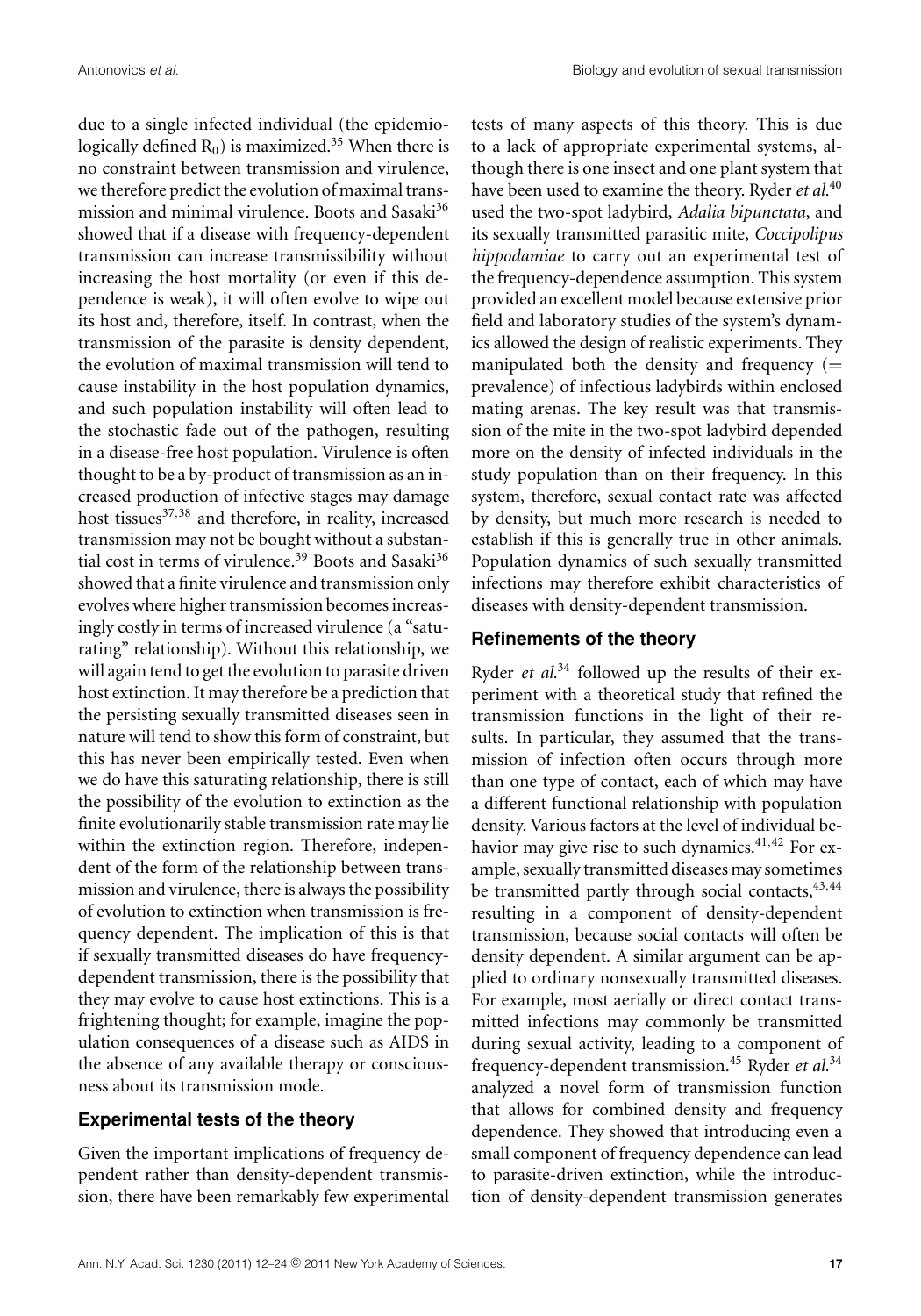threshold dynamics in an otherwise frequencydependent model.<sup>34</sup> Therefore, even more general and arguably more realistic assumptions about transmission dynamics still predict extinctions due to STIs.

This classic infectious disease theory assumes that transmission depends on population wide densities or frequencies of the parasite. However, transmission is fundamentally a local process between individuals that is determined by their behavior (and/or that of a vector). Best *et al.*<sup>46</sup> recently examined the implications of local transmission processes to the likelihood of disease driven host extinction and showed that although local density-dependent transmission can lead to parasite driven extinction, extinction is (as in the population-wide or global case) more likely under local frequency-dependent transmission and much more likely when there is active local searching behavior for mates.<sup>46</sup> This work emphasizes that local processes are essential in determining parasite driven extinctions, and the role of parasites in the extinction of rare species may have been underplayed due to the classic assumption of global density-dependent transmission.

# **Population genetics and quantitative genetics of sexual transmission**

Microorganisms have a very large variety of transmission routes. Thus, they can be environmentally transmitted through the soil, water, air, or via fomites; they may be vector transmitted; or they may be transmitted by direct contact, including sexual contact. Quite diverse transmission modes can occur in closely related pathogens, suggesting that evolution of novel transmission routes may be commonplace in nature. However, for most microorganisms we know neither the evolutionary pathways that these transmission modes have taken, nor the evolutionary forces that have been responsible for their direction.

Very few pathogens have only one transmission mode; many sexually transmitted pathogens are also transmitted vertically or by close contact, and even what we think of as nonsexually transmitted diseases such as influenza are no doubt often transmitted during the close contact associated with sexual activity. This has led to the classification of diseases as being due primarily to sexual transmission (STIs), or diseases where sexual transmission plays a large role (STxIs) but that primarily use other transmission modes (Nahmias, this volume). In humans, an increase in sexual activity involving oral–genital or oral–anal contact has led to a corresponding increase in the prevalence of these diseases.

Sometimes it is not clear if a given transmission mode has evolved at all or is simply the product of the ecology of the host and unrelated to evolutionary change in the pathogen. For example, an increase in partner exchange rates may allow a pathogen that otherwise is transmitted by nonsexual contact to spread and sustain itself in a population by sexual contacts. It has been suggested that many of the common, highly infectious childhood diseases that result in lifetime immunity are a "product" of civilization in that they require large populations for their spread and persistence in the face of epidemic fadeout.<sup>47</sup> Perhaps the spread of these diseases did not necessitate any genetic changes whatsoever in transmission mode or even transmission rate. Similarly, it has been argued that HIV might have been a relatively minor disease, but for the increased interconnectedness of villages in Africa, and its subsequent spread to subgroups with high levels of sexual activity and partner exchange.<sup>48</sup> Behavioral changes in sexual activity (brought about, for example, by the ready availability of the pill), changes in movement patterns, and internationalization, have all changed the dynamics of human infectious diseases and such changes have occurred in a time span of less than a generation.

It is nonetheless likely that in most systems, transmission modes are genetically determined; it is well known that particular pathogen strains of, for example, genital and *Chlamydia trachomatis* are associated with particular tissue tropisms and particular transmission modes.<sup>49</sup> We have very little data on the level of genetic variation in transmission mode within most species, undoubtedly due to the difficulty of determining actual transmission routes of pathogen variants, whether in natural animal or human populations.

It would be obviously advantageous for any pathogen to use all possible transmission routes, yet there are likely to be trade-offs between these routes, as in any evolutionary process involving a complex phenotype. In an evolutionary context, trade-offs are quantified by measuring the genetic correlations between different traits, and if there is a negative genetic correlation between alternative transmission modes, this would suggest that increasing one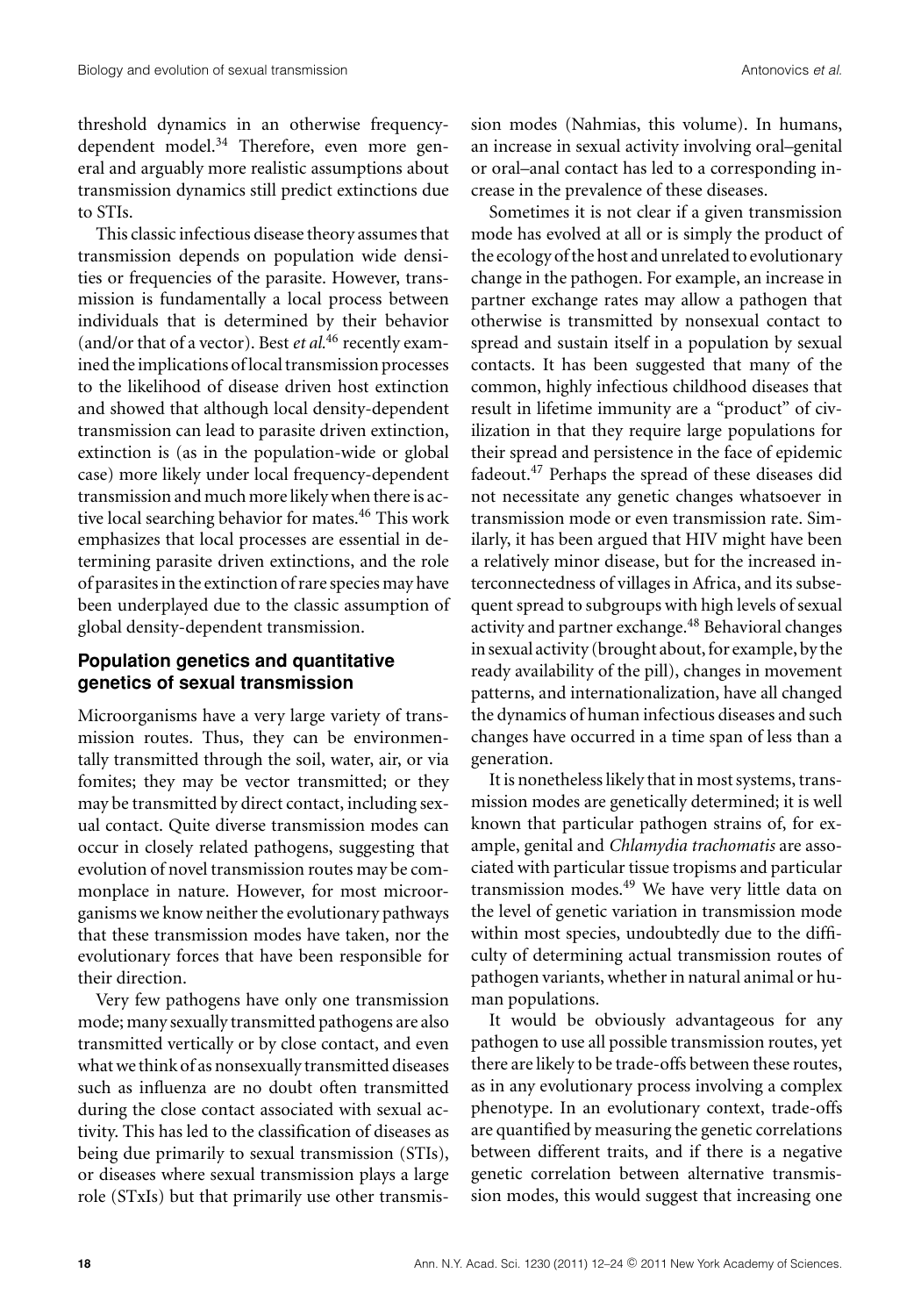transmission mode would result in a decrease in another transmission mode. Remarkably, no studies appear to have tried to measure if such trade-offs in transmission mode exist in extant pathogens. However, the circumstantial evidence that such tradeoffs exist and have a genetic basis is strong. Contrasting transmission modes occur in closely related taxa.Many sexually transmitted diseases show an interesting, contrasting duality with both sexual and nonsexual transmission being found in closely related strains.<sup>41</sup> However, it is difficult to extend this qualitative pattern into a more rigorous quantitative theory of transmission mode evolution. Moreover, at least in humans, the transmission mode is usually inferred from tissue tropism rather than direct observation; therefore it is hard to gain a quantitative sense of the process in any particular system.

As discussed above, there are likely to be contrasting relationships between population density and transmission in sexually and nonsexually transmitted diseases. Sexual transmission would be favored in host populations at low density, and nonsexual transmission in populations at high density. There may exist some density at which both transmission modes contribute equally to transmission<sup>42</sup> (the "social-sexual crossover point"). While evolution may favor one transmission mode relative to another depending on the population density, the situation is more complicated in that the presence of the disease, by increasing the mortality or decreasing the fertility of infected hosts, can itself affect population density. It can be shown that if the effects of the nonsexually transmitted infection are such that it reduces the population density to below the social-sexual crossover point, then genes determining sexual transmission can invade; conversely, if the effects of the sexually transmitted disease are such that the population at equilibrium would be above the social-sexual crossover point, then genes determining nonsexual transmission can increase in frequency. Under these conditions, it is possible to maintain a genetic polymorphism, with both types of transmission persisting in the same population.<sup>41</sup> Such stable coexistence of sexually and nonsexually transmitted strains can occur even if they exclude each other immunologically from the same individual host; the example provides an interesting exception to the famous Gause's Law in ecology, which states that two organisms that use the same resource cannot coexist in one population. Clearly, such a

law only considered the issue of competitive exclusion in the context of access to resources, whereas in a host–pathogen system there is differential access by sexual and nonsexually transmitted pathogens to host resources depending on the host density. Given this theory, it is therefore not surprising that in many human pathogens both sexual and nonsexually transmitted strains cooccur in the same populations (see the next section for examples). But there is an important qualification: while this is a cogent explanation, data to parameterize and test the application of such models to real populations have not been obtained in any organism. It could well be that many other processes are responsible for the cooccurrence of different strains (e.g., heterogeneity in contact rates, interpopulation migration, transient evolution between one state and another).

## **Evolution of sexual transmission**

It is unknown if the trait of sexual transmission has reevolved across the parasitic tree of life frequently or rarely. Some expectations can be posited, but they are rather contradictory. On the one hand, there are reasons for thinking that sexually transmitted diseases may be ancient. Because their transmission is likely to be relatively independent of host density, sexually transmitted pathogens can be maintained in small populations. If a speciation event or some catastrophe has resulted in population bottlenecks, then sexually transmitted pathogens are less likely to be lost than pathogens that require large populations for their persistence.Moreover, because sexually transmitted pathogens are often immunoevasive and generally have quite low rates of increase, their dynamics tend to be endemic rather than epidemic. Sexually transmitted diseases are therefore much less likely to show "fade-out" than highly infectious aerially transmitted diseases such as flu or measles that induce strong immune responses. Their long infectious period also increases the chance that they will be carried with the host if it colonizes a new area. Also, because mating and sexual reproduction are relatively constant features of a species (unlike, say vector occurrence, which may be highly dependent on weather conditions) the transmission mode would seem to be a "reliable" one over the long term.

On the other hand, sexually transmitted pathogens are almost by definition in a strong "cul-de-sac;" mating typically only occurs within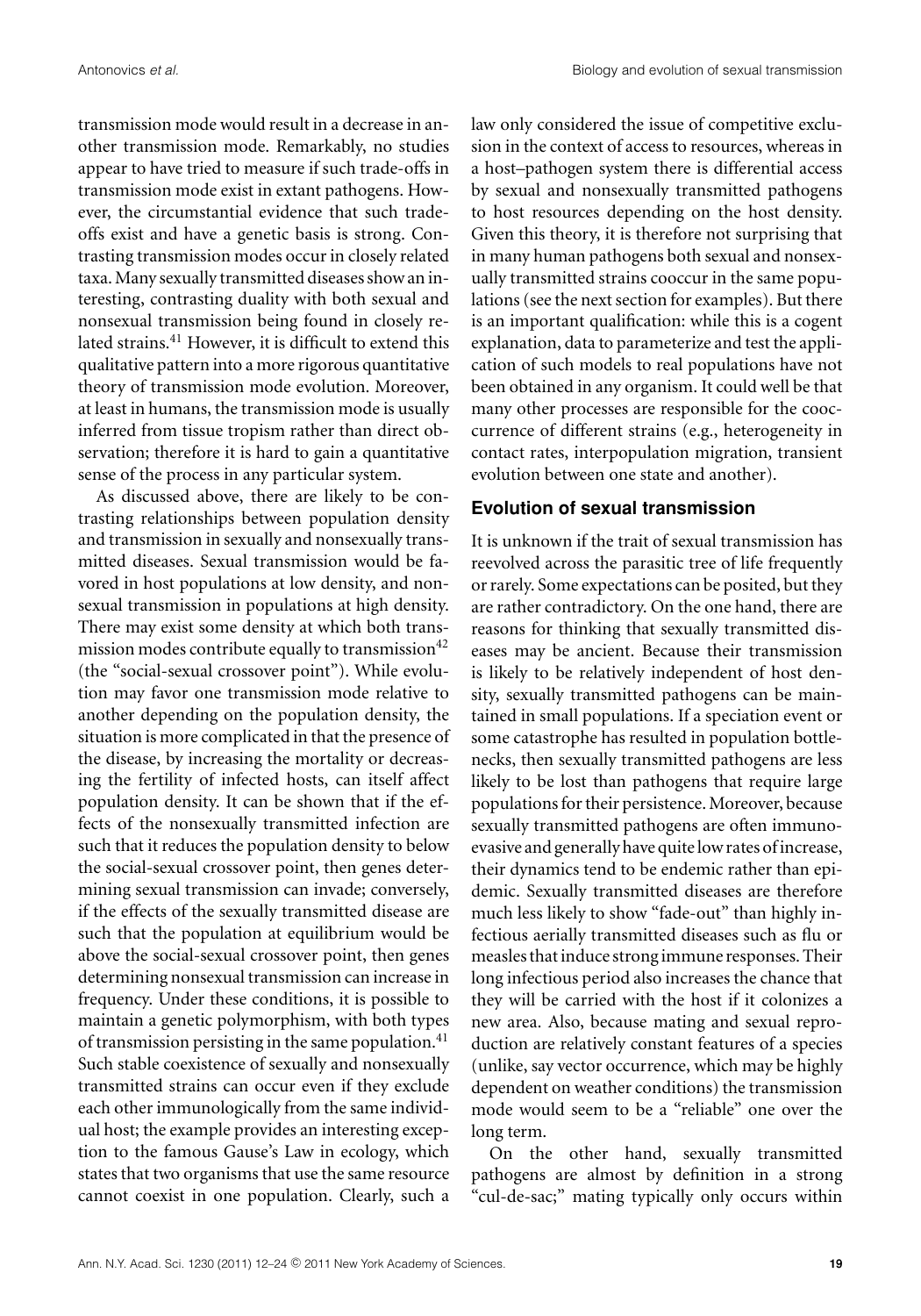a species, and hence the opportunities for cross-species transmission are reduced or even nonexistent. Indeed sexually transmitted pathogens have significantly lower host ranges than nonsexually transmitted pathogens.<sup>15</sup> Sexually transmitted pathogens are therefore less likely to expand onto other host species, a factor that could be absolutely critical for long-term persistence if a host species should go extinct. There are several possible pathways that might lead to the presence of sexual transmission in a pathogen on a particular host. Sexual transmission may arise by cospeciation or as a host shift of a pathogen that is already sexually transmitted; the latter is unlikely when cross-species mating is rare. Alternatively, the pathogen may evolve sexual from nonsexual transmission, either on the same host or directly following a host shift.

In order to investigate this, we reviewed studies on the phylogenetic relationships of pathogen groups that had representative species or strains that were sexually transmitted. By mapping transmission mode onto a phylogeny of the pathogen and its relatives, it is possible to infer, in theory at least, whether within a particular group, sexual transmission in extant present day pathogens came from ancestors that were themselves sexually transmitted (i.e., sexual transmission is an "ancestral" trait in the pathogen), or if sexual transmission evolved from pathogens that had nonsexual transmission (in which case sexual transmission is considered a "derived" trait). One of the strengths of phylogenetic analysis is that character trait changes can be studied across that phylogeny if the genetic markers used to construct the phylogeny, such as DNA sequence data, can be considered to be evolutionarily uncorrelated (or weakly so) with the characters being investigated. In general, the process uses some form of model-fitting based on likelihood or parsimony to determine the minimum number of evolutionary changes that best explain the distribution of the trait in present day populations. While straightforward in principle, it requires an accurate phylogenetic tree topology, a very complete phylogeny, and accurate determination of the trait status in all of the taxa in the phylogeny. Not only do the phylogenetic relationships of the different lineages need to be determined with high confidence, but also the transmission modes in these lineages needs to be accurately determined. In our analyses, absence of accurate information on the transmission mode of the various pathogens was a greater obstacle to interpretation than accurate phylogenies (see below). These criteria are difficult to meet with any confidence. It is unlikely that any collection of taxa is complete and that there has not been taxon extinction. This would not matter if the extinction/speciation was random with regard to the trait being mapped, but as discussed above, transmission mode may well be correlated with lineage extinction or branching onto new hosts, but the directions in which this might work are hard to predict.

While we used well-defined sexually transmitted pathogens as focal species in the phylogenies, accurate determination of the transmission mode of the relatives of these pathogens was often a serious limitation in the analysis. When these relatives did not cause overt disease or were present in wild species, there was almost never a very precise description of the transmission mode; for example, many SIVs in wild primates were described as being transmitted "probably by biting between males, and sexually between males and females" with little available data to support these conjectures.<sup>50,51</sup> Often their "transmission mode" had to be inferred from the site of isolation of the strain (in HPV, cutaneous vs. genital; in *Chlamydia* often ocular vs. urinogenital) rather than any epidemiological evaluation of the precise transmission route. Computer packages are available for mapping traits onto phylogenies algorithmically but in nearly all cases, because of the inadequate quantification of transmission mode, we found that the inferences, if they could be made at all, were best made qualitatively and by careful inspection of the actual data and associated literature.

To investigate the evolutionary relationships of lineages of pathogens with sexual transmission and with nonsexual transmission, we used the pathogens causing sexually transmitted diseases listed in Lockhart *et al.*<sup>15</sup> restricting our search to sexually transmitted diseases in mammals, for which the best information is available (see Appendix S1). Out of 40 pathogens in which sexual transmission was recorded as "common and important" (a sexual transmission score of 3 or above in Lockhart *et al.*15), usable phylogenetic information was available for 32 of them. Some phylogenies were excluded from consideration because there was weak sampling of related taxa, related taxa were very distant phylogenetically, or the available phylogenetic trees were unrooted with no outgroup. With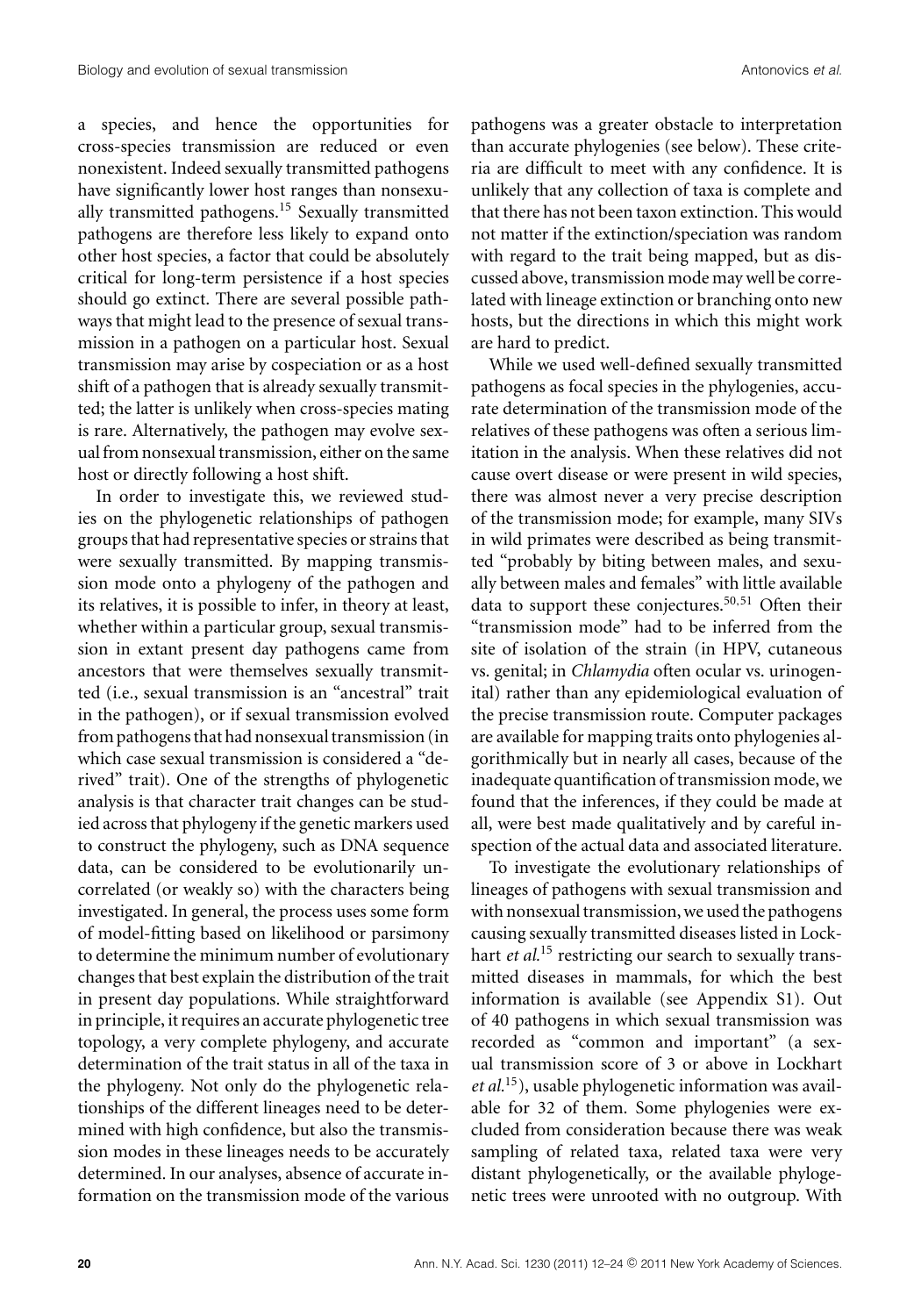the advent of high throughput sequencing of the microbiome of many organisms, it is likely that we will have much more complete phylogenies in the future; for example, recent studies of *Chlamydia* infection in Koala bears has revealed numerous hitherto undetected strains of *Chlamydia*-like organisms.<sup>52</sup>

The results (Table 1) show that it seems far more common for sexual transmission to be a derived trait rather than an ancestral trait. Among these examples, sexual transmission appears to have evolved in an extremely diverse, one might even say, bizarre way. Canine transmissible venereal tumor in dogs is a highly metastatic cell line derived from the host itself; remarkably, quite independently, a similar hostderived transmissible tumor has recently been found in the Tasmanian devil, a marsupial where transmission may be also sexual but is often ascribed to biting that is part of the intra- and intersexual contacts during mating. Dourine is a sexually transmitted disease in horses caused by trypanosomes. Surprisingly, dourine appears to be caused by trypanosomes closely related to trypanosomes transmitted by tsetse flies and causing sleeping sickness in humans and with reservoirs in other large mammals (*Trypanosoma brucei*); there is no consistent or identifiable sequence divergence between the isolates causing dourine and those causing sleeping sickness, suggesting that the cross species transmission event plus acquisition of a new transmission mode may not have involved or required any evolutionary changes. In other cases, sexual transmission appears to have evolved from intestinal pathogens and commensals that are often fecal/orally transmission (e.g., campylobacter) or from direct contact transmission (e.g., syphilis).

In only some pathogen lineages did sexual transmission appear to be the ancestral state, and then usually in those lineages where there were also alternative transmission modes and where the relative contribution of the sexual route to overall transmission was only moderate. Sexual transmission was characteristic of many of the alpha herpesviruses, chlamydias, brucellas, and SIVs/HIVs and STLVs/HLTVs. In several of these lineages, nonsexual transmission appeared to be derived from sexual transmission, as in the case of HSV-1, *Brucella melitensis* and*Brucella abortus*. In other groups, such as the chlamydias and HPVs, there were multiple lineages, some of which seemed to be sexually transmitted while others were nonsexually transmitted. Alternative transmission modes often require precise tissue tropisms. It was sometimes difficult to tell (without additional information) whether the strain was able to infect both tissue types without any evolutionary/genetic change or whether a change in transmission had been contingent on a genetic change (what we would call evolution of a new transmission mode). Two features help clarify this. First, if a specific genetic pathway that determines a specific tissue tropism has also changed then it is very likely that a genetic change was involved (as the case in *Chlamydia*). Second, if a distinct lineage consistently has a particular transmission mode among all the branches within that lineage then it is likely that its tissue specificity is genetically determined (as was the case with some HPV types). Within the chlamydias and HPVs, in some strains sexual transmission appeared to be a derived trait, while in other strains it appeared to be ancestral suggesting frequent "evolutionary switching" between the two modes; however, it was not always possible to be confident that the presence of these pathogens in alternative tissue types was related to any genetic change.

Moreover, it would be of interest (and medical relevance) to know if the evolution of these tissue tropisms is facilitated by repeated mutation (perhaps having a simple genetic basis), or if they are being transferred among strains by recombination (in the case of viruses) or by plasmid transfer (in the case of bacteria).

It would seem that even though sexually transmitted pathogens might be expected to be persistent within a species and, given the regularity of sexual contacts, perhaps even be "enduring" at an ecological level, our data suggest that they may not persist in the longer term. The greater persistence of pathogen lineages with nonsexual transmission may simply be because they have a greater chance of transmission to other species. In the pathogen groups with persistent sexual transmission, alternative transmission modes are often present. More generally, it is unclear how "evolutionarily flexible" transmission mode might be, and this would be important to know especially in the era of vaccines with incomplete strain coverage. Regrettably, far more studies have focused on the evolution of virulence in pathogens than on evolution of transmission mode. Several sexually transmitted diseases have originated within historical times (e.g., syphilis, dourine, HIV),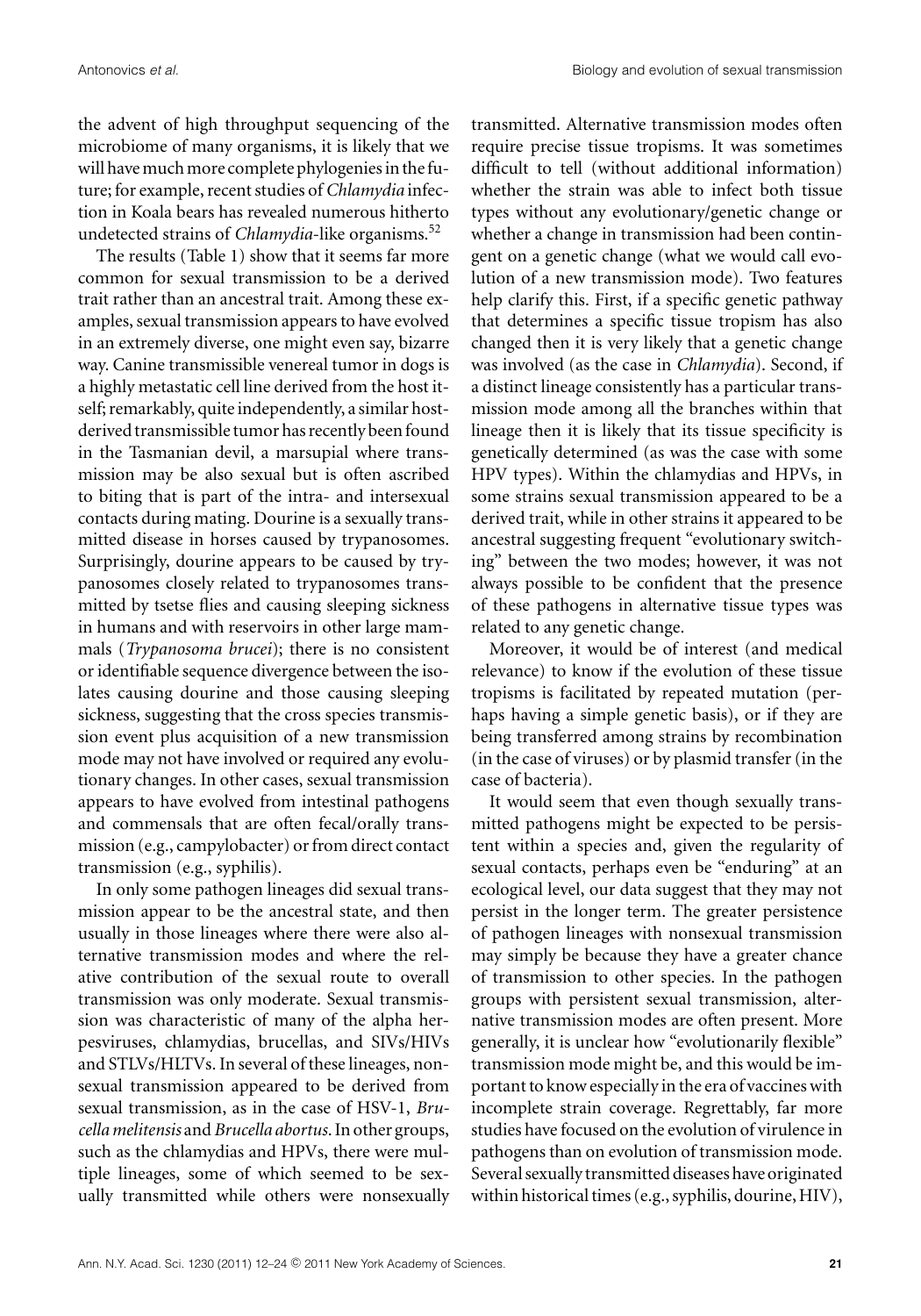| Pathogen/Parasite                                                     | Host             | Common name                          | Score          | Sexual transmission<br>origin |
|-----------------------------------------------------------------------|------------------|--------------------------------------|----------------|-------------------------------|
| Poxvirus MOCV                                                         | Homo sapiens     | Molluscum contagiosum                | 3.5            | ?ancestral                    |
| $HIV-1$                                                               | Homo sapiens     | <b>AIDS</b>                          | 5              | ancestral?                    |
| $HIV-2$                                                               | Homo sapiens     | <b>AIDS</b>                          | 5              | derived?                      |
| <b>HPV</b>                                                            | Homo sapiens     | Genital warts, papilloma virus       | 5.5            | derived and ancestral         |
| $HSV-2$                                                               | Homo sapiens     | Genital herpes                       | 4.5            | ancestral                     |
| HTLV-1                                                                | Homo sapiens     | Adult T cell leukemia                | 3              | ancestral                     |
| HTLV-2                                                                | Homo sapiens     | Adult T cell leukemia                | 3              | ?ancestral                    |
| Klebsiella granulomatis<br>(=Calymmatobac-<br>terium<br>granulomatis) | Homo sapiens     | Granuloma inguinale<br>(donovanosis) | 5              | derived                       |
| Neisseria gonorrhoeae                                                 | Homo sapiens     | Gonorrhea                            | 5.5            | derived                       |
| Gardnerella vaginalis                                                 | Homo sapiens     | Vaginitis                            | $\overline{4}$ | derived?                      |
| Hemophilus ducreyi                                                    | Homo sapiens     | Chancroid                            | 6              | derived                       |
| Chlamydia trachomatis                                                 | Homo sapiens     | Chlamydia                            | 5.5            | switching                     |
| Neisseria gonorrhoeae                                                 | Homo sapiens     | Gonorrhea                            | 5.5            | derived                       |
| Treponema pallidum                                                    | Homo sapiens     | Syphilis                             | 6              | derived                       |
| Trichomonas vaginalis                                                 | Homo sapiens     | Trichomoniasis                       | 5              | derived?                      |
| Phthirus pubis                                                        | Homo sapiens     | Pubic lice                           | 5              | derived?                      |
| Sarcoptes scabia                                                      | Homo sapiens     | Scabies                              | $\overline{4}$ | ? derived                     |
| Simian agent 8                                                        | Papio spp.       | Simian herpes (agent 8)              | 5              | ancestral                     |
| <b>SIV</b>                                                            | Cercocebus atys  | Simian immunodeficiecy virus         | 5              | ancestral                     |
| $BHV-1$                                                               | Bos taurus       | Bovine coital exanthema              | 6              | switching?                    |
| Parapoxvirus                                                          | Ovis aries       | Venereal orf                         | 3              | ancestral                     |
| Parapoxvirus                                                          | Capra hircus     | Venereal orf                         | 3              | ancestral                     |
| Brucella canis                                                        | Canis familiaris | Canine brucellosis                   | $\overline{4}$ | derived                       |
| Brucella ovis                                                         | Ovis ares        | <b>Brucellosis</b>                   | $\overline{4}$ | ?ancestral                    |
| Campylobacter fetus                                                   | Bos taurus       | Bovine genital campylobacterosis     | 6              | derived                       |
| Chlamydia psittaci                                                    | Phascolarctos    | Koala herpes                         | $\overline{4}$ | switching                     |
| $(=$ pecorum $)$                                                      | cinereus         |                                      |                |                               |
| Taylorella equigenitalis<br>$( = \text{hemophilus})$                  | Equus caballus   | Contagious equine metritis           | 6              | derived                       |
| Treponema<br>paraluis-cuniculi                                        | Leporidae        | Rabbit syphilis                      | $\overline{4}$ | ?derived                      |
| Trypanosoma<br>equiperdrum                                            | Equus caballus   | Dourine                              | 5.5            | derived                       |
| Ureoplasma spp.                                                       | Ovis aries       | Sheep ureoplasma                     | 6              | switching                     |
| Trichomonas foetus                                                    | Bos taurus       | Bovine trichomoniasis                | 6              | ?derived                      |
| Canis familiaris-cell line                                            | Canis familiaris | Canine venereal tumor                | 5              | derived                       |

#### **Table 1. Evolutionary origin of sexual transmission in mammalian and human pathogens***<sup>a</sup>*

<sup>*a*</sup>Score is the degree of sexual transmission as estimated by Lockhart *et al.*<sup>15</sup>, where  $6 =$  "always,"  $5 =$  "in almost all cases,"  $4 =$ "usually," and  $3 =$ "common and important." For references and full table, see Appendix S1. Question mark indicates that the conclusion about origins is tentative and not strongly supported. No usable phylogeny or insufficient information on transmission was found for the following: EHV-3, equine coital exanthema; CHV-1, canine herpes; CpHV-1, caprine herpes; HSBV, herpes simian B virus; Klebsiella aerogenes, horse endometritis; Pseudomonoas aeruginosa, horse pseudomonas; Proteus mirabilis, bacterial infection; Salmonella abortus ovis, ovine salmonella.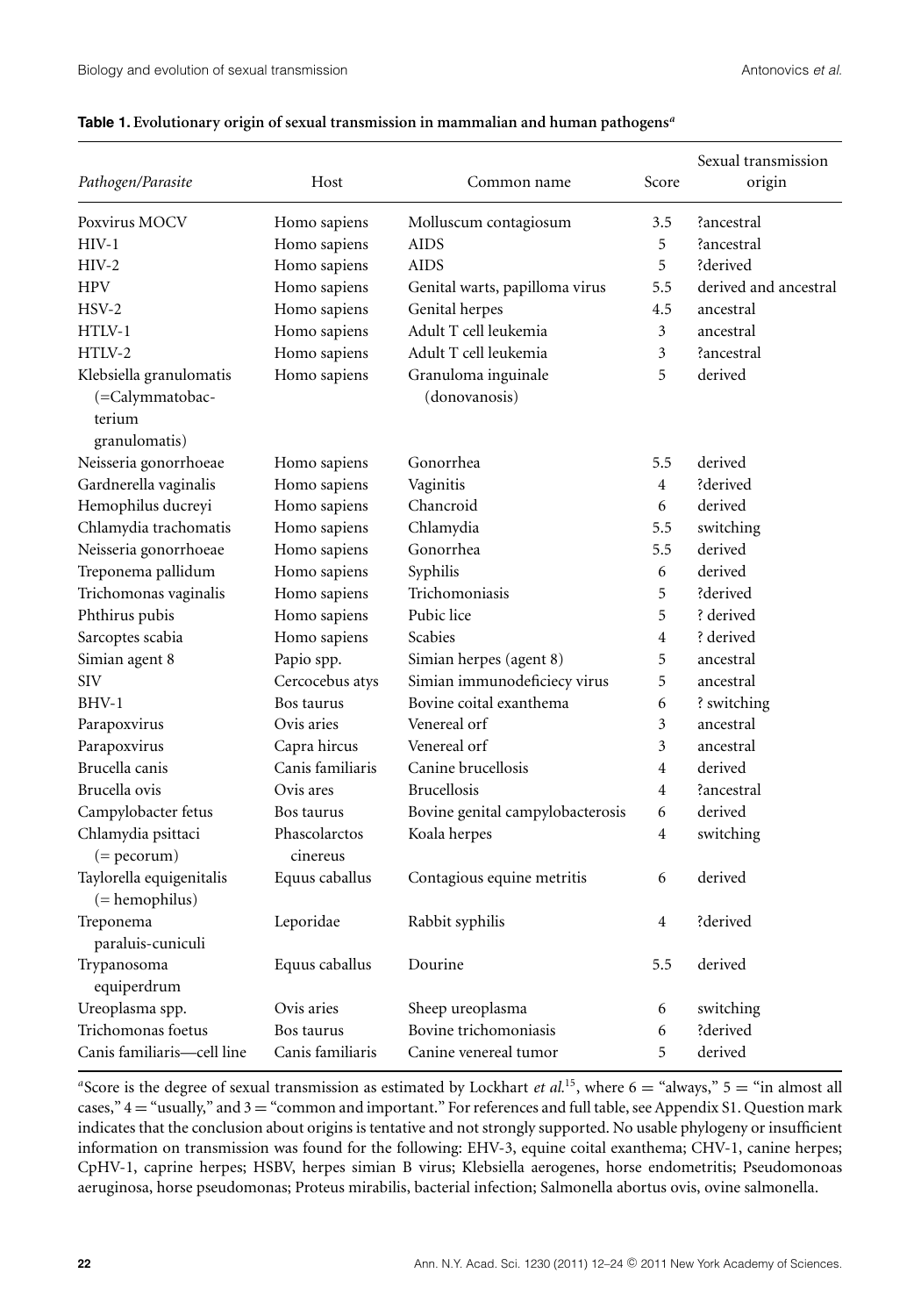and shifts back to nonsexual transmission (e.g., in the caprine brucellas and HSV-1) might be relatively recent and related to increased density of animal and human populations associated with civilization.

## **Conclusions**

Sexual contact and hence sexual transmission of disease is ubiquitous, in both prokaryotes and eukaryotes. Sexual contact is essential for the transmission of genomic parasites. Transposable elements are sexually transmitted genomic parasites that potentially could be highly lethal or sterilizing and still spread. The fundamental epidemiology of sexually transmitted diseases is likely to be different from other directly transmitted diseases. The rate of disease spread is less dependent on host density and there is no threshold density of susceptible individuals for disease increase; the concept of "herd-immunity" therefore does not apply. Sexual transmission provides a short-term assurance strategy for pathogens that otherwise require large population sizes to persist. This has important implications for implementation of vaccination policies and for disease eradication. The understanding of the phylogenetic relationships of sexually transmitted pathogens and commensals is in its infancy, as is our understanding of the evolutionary pathways and forces that lead to different transmission modes. Understanding these phylogenetic relationships provides a rational basis for choice of animal models for the study of disease, it provides a basis for comparative studies of disease pathology, and it is important in forming expectations about the nature of future disease emergence.

## **Supporting information**

Additional supporting information may be found in the online version of this article.

#### **Appendix S1.** References and data for Table 1.

Please note: Wiley-Blackwell is not responsible for the content or functionality of any supporting materials supplied by the authors. Any queries (other than missing material) should be directed to the corresponding author for the article.

#### **Acknowledgments**

We are grateful to Dan Sloan, Kerri Coon, and Jim Murray for discussion and help with the literature search. J.A. and M.B. thank the Wissenschaftskolleg zu Berlin for fellowships during the course of this research.

## **Conflicts of interest**

The authors declare no conflicts of interest.

#### **References**

- 1. Redfield, R.J. 2002. Do bacteria have sex? *Nat. Rev. Genet.* **2:** 634–639.
- 2. Schurko, A.M., M. Neiman & J.M. Logsdon. 2008. Signs of sex: what we know and how we know it. *Trends Ecol. Evol.* **24:** 208–217.
- 3. Michod, R. 1995. *Eros and Evolution: A Natural Philosophy of Sex*. Addison-Wesley, Reading, Massachusetts.
- 4. Bell, G. 1988. *Sex and Death in Protozoa*. Cambridge University Press, Cambridge.
- 5. Williams, G.C. 1975. *Sex and Evolution*. Princeton University Press, Princeton, New Jersey.
- 6. Maynard, Smith J. 1978. *The Evolution of Sex*. Cambridge University Press, Cambridge.
- 7. Lively, C.M. 2010. A review of Red Queen models for the persistence of obligate sexual reproduction. *J. Heredity* **101:** S13–S20.
- 8. Van Valen, L. 1973. A new evolutionary law. *Evol. Theor.* **1:** 1–30.
- 9. Hickey, D.A. 1982. Selfish DNA: a sexually-transmitted nuclear parasite. *Genetics* **101:** 519–531.
- 10. Hurst, L.D. & W.D. Hamilton. 1992. Cytoplasmic fusion and the nature of sexes. *Proc. R. Soc. B* **247:** 189–194.
- 11. Law, R. & V. Hutson. 1992. Intracellular symbionts and the evolution of uniparental cytoplamsic inheritance. *Proc. R. Soc. B* **248:** 69–77.
- 12. Mulcahy, D. & R.J. Pascho. 1984. Adsorption to fish sperm of vertically transmitted fish viruses. *Science* **225:** 333– 335.
- 13. Mandahar C.L. & P.S. Gill. 1984. The epidemiological role of pollen transmission of viruses. *Zeitschrift fur Pflanzenkrankheiten und Pflanzenschutz* **91:** 246– 249.
- 14. Hood, M.E., J.I. Mena-Ali, A.K. Gibson, *et al*. 2010. The global distribution of the anther-smut fungus *Microbotryum* on species of the Caryophyllaceae as assessed from natural history collections. *N. Phytologist* **187:** 217–229.
- 15. Lockhart A.B., P.H. Thrall & J. Antonovics. 1996. Sexually transmitted diseases in animals: ecological and evolutionary implications. *Biol. Rev.* **71:** 415–471.
- 16. Williams, A., J. Antonovics & J. Rolff. 2011. Dioecy, hermaphrodites and pathogen load in plants. *Oikos* **120:** 657–660.
- 17. Poulin, R. 2007. *Evolutionary Ecology of Parasites*. Princeton University, Princeton, New Jersey.
- 18. Nunn, C.L. & S.M. Altizer. 2006. *Infectious Diseases in Primates: Behavior, Ecology and Evolution*. Oxford University Press, Oxford.
- 19. Morand, S. 1993. Sexual transmission of a nematode: study of a model. *Oikos* **66:** 48–54.
- 20. Strandberg, J.O. & Tucker L.C. 1974. *Filariomyces forficulae*: occurrence and effects on the predatory earwig, *Labidura riparia*. *J. Invertebrate Pathol.* **24:** 357–364.